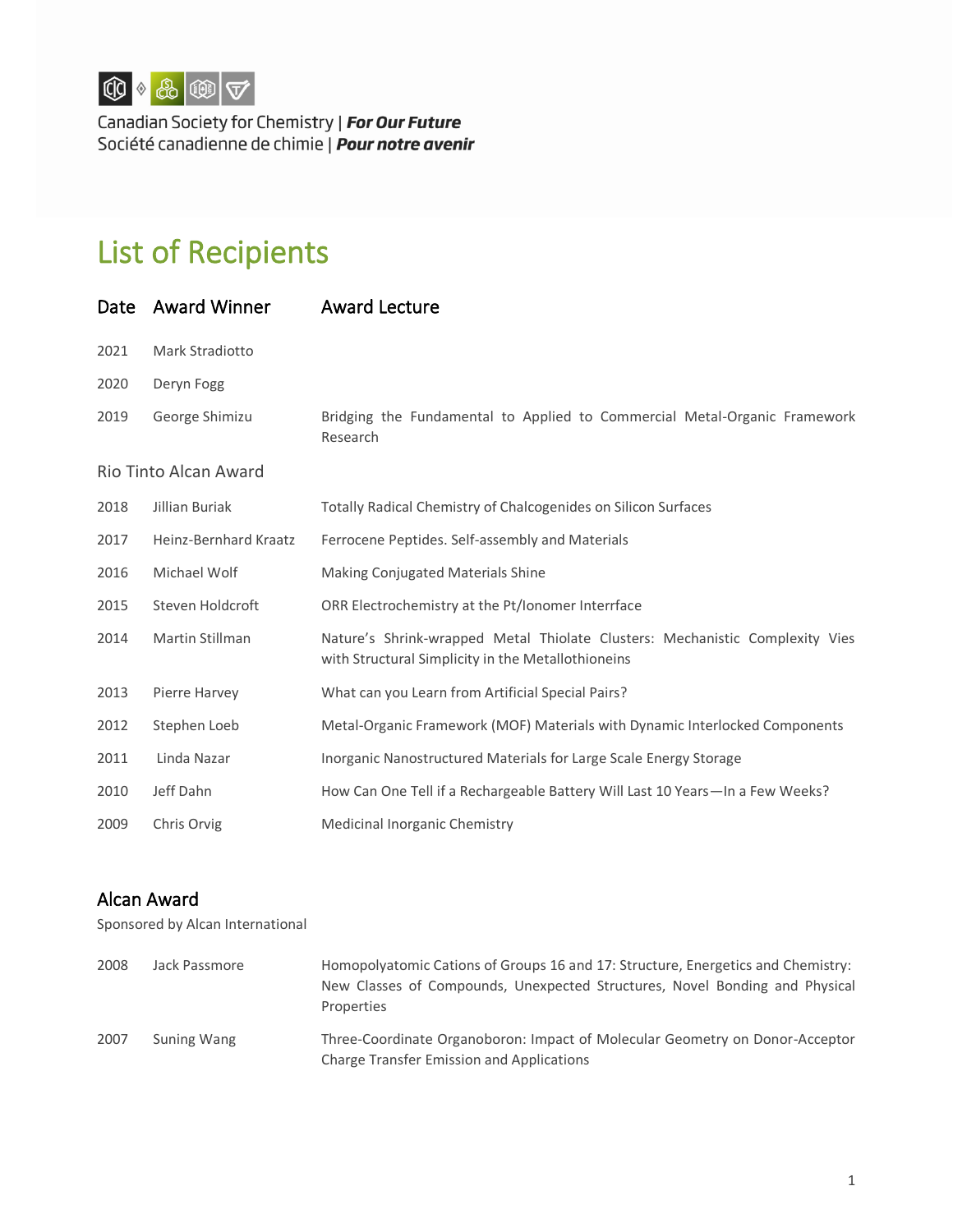| 2006 | Neil Burford            | Homoatomic P-P Coordination Complexes: A New Direction in the Chemistry of<br>Phosphorus                                               |
|------|-------------------------|----------------------------------------------------------------------------------------------------------------------------------------|
| 2005 | <b>Warren Piers</b>     | Bifunctional Boranes: Two Borons Are Better Than One                                                                                   |
| 2004 | Laurie K. Thompson      |                                                                                                                                        |
| 2003 | <b>Martin Cowie</b>     |                                                                                                                                        |
| 2002 | Gary J. Schrobilgen     |                                                                                                                                        |
| 2001 | Douglas W. Stephan      |                                                                                                                                        |
| 2000 | Michael McGlinchey      |                                                                                                                                        |
| 1999 | Ian Manners             |                                                                                                                                        |
| 1998 | Jacek Lipkowski         | Surface Electrochemistry - Surface Science with a Joystick                                                                             |
| 1997 | John Harrod             | Going for the Goal: Some Successes and Failures in the Field of Hydrosilane Chemistry                                                  |
| 1996 | Sandro Gambarotta       | Highly Reactive Low-Valent Early Transition Metals: From Dinitrogen Fixation, to C-H<br>Bond Activation and Metal-Metal Bond Formation |
| 1995 | Robert H. Morris        | Intermediates in the Homolytic and Heterolytic Splitting of Dihydrogen by Transition<br><b>Metal Complexes</b>                         |
| 1994 | Tom Ziegler             | Approximate Density Functional Theory: A Practical Tool in Molecular Energetics<br>and Dynamics                                        |
| 1993 | Richard T. Oakley       | Chemical Binding within and between Inorganic Rings; the Design and Syntheses of<br><b>Molecular Conductors</b>                        |
| 1992 | M. Fryzuk               | Excursions around the Periodic Table: Ligand Design in Inorganic Chemistry                                                             |
| 1991 | F. Bottomley            | [Ru(NH3)5(N2O)]2 + to (-C5H5)14V16O24 and Beyond                                                                                       |
| 1990 | G. Michael Bancroft     | Shedding Light on the Electronic and Molecular Structure of Inorganic and<br>Organometallic Molecules using Far UV and Soft X-Rays     |
| 1989 | Peter Legzdins          | Aspects of the Organometallic Nitrosyl Chemistry of the Group 6 Elements                                                               |
| 1988 | Dennis G. Tuck          | Recent Studies of the Chemistry of Indium (1) and (11) Compounds                                                                       |
| 1987 | <b>Tristram Chivers</b> | Electron-rich Inorganic Systems                                                                                                        |
| 1986 | Michael C. Baird        | A Chemist Looks to Theory, Fact and Fancy                                                                                              |
| 1985 | Richard J. Puddephatt   | Organometallic Chemistry with Binuclear and Trinuclear Complexes                                                                       |
| 1984 | Arthur J. Carty         | Chemical Transformations on Phosphido (PR2, PR, P) Bridged Clusters                                                                    |
| 1983 | W. R. Fawcett           | The Electrodepositions of Semi-Conducting Films and their Use in Solar Energy<br>Conversion                                            |
| 1982 | Gregory Ozin            | Some Light on Taking Metal Atom Chemistry out of the Cold                                                                              |
| 1981 | A. B. P. Lever          | An Experimental View of the Electronic Structure of Metallophthalocyanines -<br>Towards Solar Energy Conversion                        |